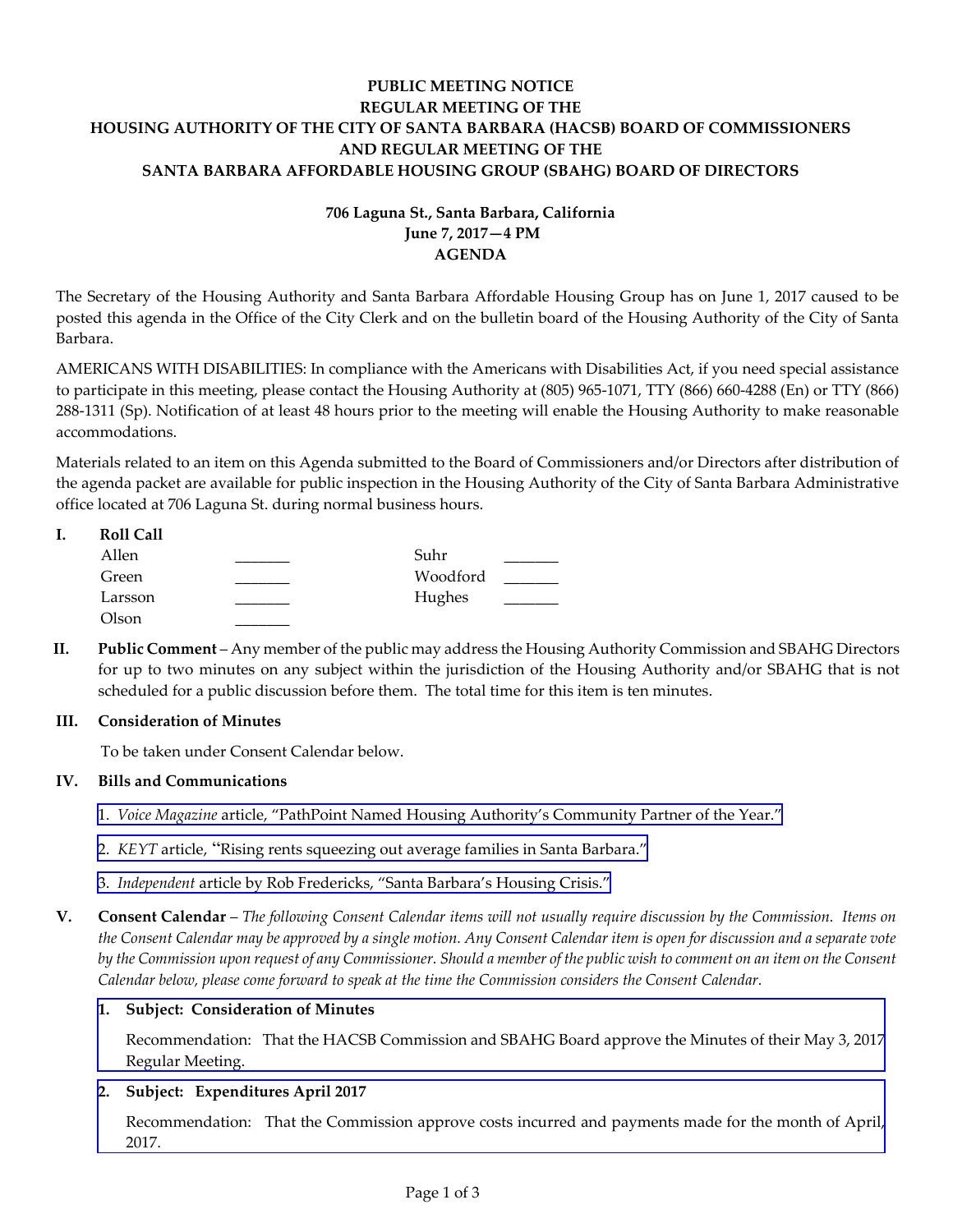### **VI. Report of Executive Director**

#### **1. Subject: NAHRO Youth Poster Competition**

Recommendation: That the Commission recognize three Housing Authority youth residents who earned the highest scores among Authority participants in NAHRO's Poster Competition, "What Home Means to Me".

#### **2. Subject: Development Update**

[Recommendation:](http://hacsb.org/download/meetings_2017/items/06_june/item_VI_II_2017_06_07.pdf) That the Commission receive a report on potential and pending development projects. No action is necessary. This is a periodic report provided for information only.

### **3. Subject: Renewal of Master Leases**

[Recommendation:](http://hacsb.org/download/meetings_2017/items/06_june/item_VI_III_2017_06_07.pdf) That the Commission: (1) approve renewal of Master Lease Agreement(s) with: (a)the Council on Alcoholism and Drug Abuse for the real property located at 1020 Placido Avenue; (b) Transition House for the real property located at 3030 De La Vina Street; (c) WillBridge of Santa Barbara, Inc. for the real property located at 2904 State Street; (d) PathPoint for the real property located at 817 Olive Street; and (2) authorize the Executive Director or his designee to execute same on behalf of the Housing Authority of the City of Santa Barbara.

### 4. Subject: Presidio Park Apartments (50 Units) Located at 420 East De La Guerra Street and the City of Santa **Barbara's Planned Action to Sell its Purchase Option Rights in Exchange for Extended Affordability**

Recommendation: That the Commission receive information on the Presidio Park Apartments development and support City Staff recommendation to sell its Exclusive Right to Repurchase (ERR) option on the property. Agenda report to be available for review on June 7, 2017.

#### **5. Subject: Report on Issue of Homelessness in Santa Barbara**

[Recommendation:](http://hacsb.org/download/meetings_2017/items/06_june/item_VI_V_2017_06_07.pdf) That the Commission receive an update on the Authority's efforts to address homelessness in the City of Santa Barbara and provide comments on continuing efforts to reduce homelessness.

#### **VII. Treasurer's Report** – None

- **VIII. Committee Reports** None
- **IX. Unfinished Business** None
- **X. New Business**

## 1. Subject: Public Hearing on Proposed Amendments to the Continued Occupancy Policy for its Non-HUD **Housing Program to Accommodate Moderate and Middle Income Households and Resolution Approving Said Amendments**

[Recommendation:](http://hacsb.org/download/meetings_2017/items/06_june/item_X_I_2017_06_07.pdf) That the Commission: (1) receive a report from staff regarding progress made on serving moderate to middle income households; (2) hold a public hearing and take public comment on proposed amendments to the Authority's Admissions and Continued Occupancy Policy for its Non‐HUD housing program; and (3) adopt a resolution approving said amendments to the Policy.

### **2. Subject: Sick Leave Policy Revision**

[Recommendation:](http://hacsb.org/download/meetings_2017/items/06_june/item_X_II_2017_06_07.pdf) That the Commission adopt a resolution approving revisions to the 4.16 Sick Leave Policy in the Housing Authority's Manual of Policies and Procedures effective May 23, 2017.

*Santa Barbara Affordable Housing Group Item:*

## **3. Subject: Resolutions Amending the Compensation Section of Santa Barbara Affordable Housing Group's Bylaws and Establishing a Per Diem Payment to Directors**

[Recommendation:](http://hacsb.org/download/meetings_2017/items/06_june/item_X_III_2017_06_07.pdf) That the Board of Directors adopt resolutions: (1) approving the Santa Barbara Affordable Housing Group's Amended Bylaws amending Section 12. Compensation; and (2) establishing a twenty‐five dollars (\$25) per diem payment to Directors for attendance at Board of Director Meetings.